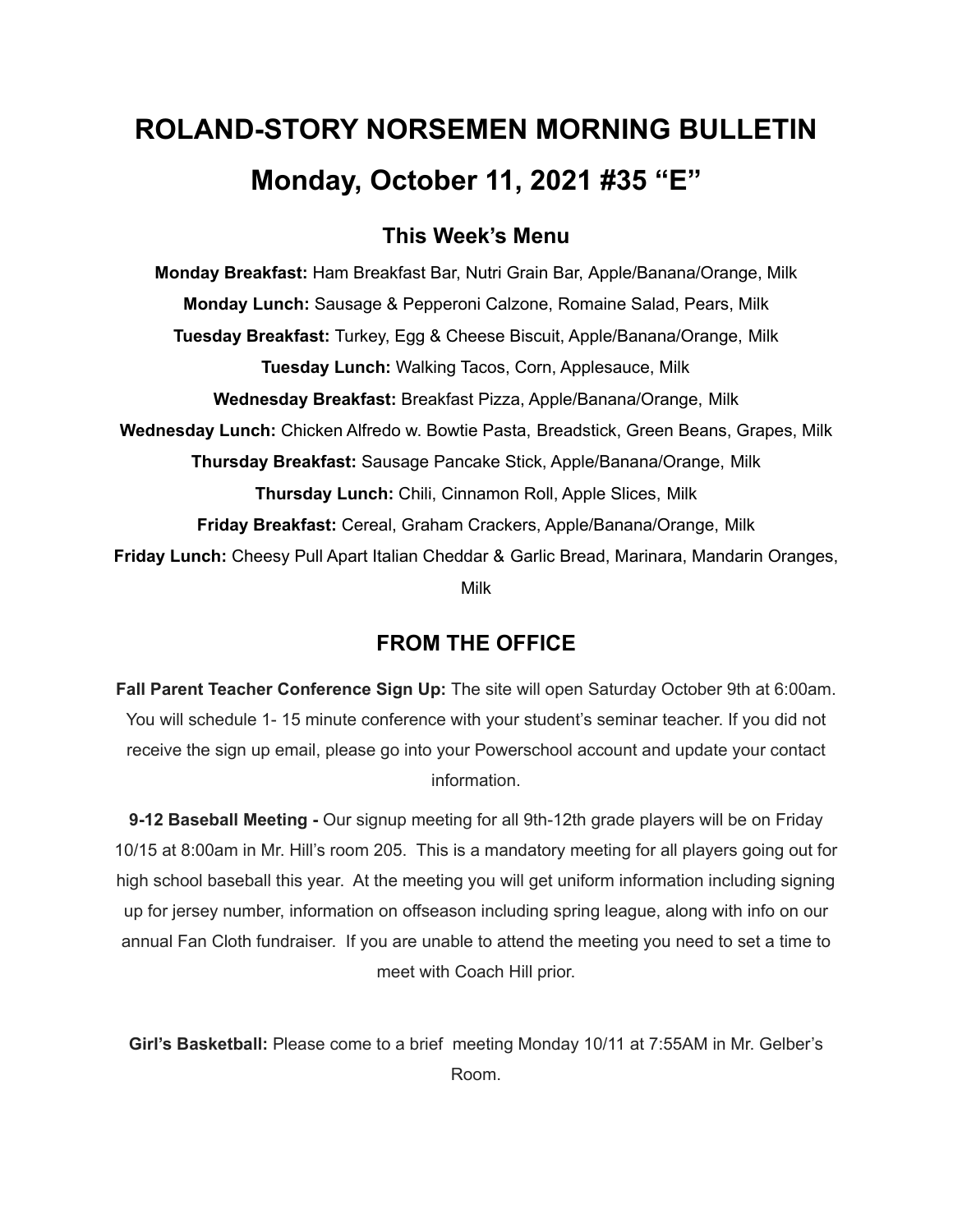**Congratulations to the Roland-Story Marching Band** on their performance at the Carroll Band Days Parade held last Saturday. The band finished in first place in Class 2A and first overall again. The band improved from 84.5 at Marshalltown to 95 at Carroll. Way to go color guard on receiving a perfect score! Each section from banner carriers, drum major, color guard, brass, woodwind, and percussion had a great performance.

**Junior Class Fundraising has started:** Kwik Star car wash cards are being sold by the junior class from Friday, October 8- Monday, October 25. Sales forms and money is due to the high school office by the end of the school day Monday, October 25th.

#### **Attendance Reminders:**

- **1.** Please notify the office in advance of any appointments.
- 2. Parents must call, email or send a note to excuse any absence.
- 3. Students must check out in the office before leaving the building. Parents do not need to come in the office to sign a student out.
- 4. If a student is leaving in the middle of a class they need a blue sheet from the office to be able to leave.
	- 5. When sending attendance emails please use [hsattendance@roland-story.k12.ia.us](mailto:hsattendance@roland-story.k12.ia.us)

**Yearbooks are in!** If you are a past graduate you can stop in the office to pick yours up. If you need to make arrangements for a sibling or other family member to pick yours up please contact the office first!



**[COUNSELOR](https://docs.google.com/document/d/1vmwczNPbDzXe9vFaG5LJMQ7NYDv-i4oQJHybqA65TUc/edit?usp=sharing) FOLDER (9-12)-Click here**

**Scholarships** [StudentsScholarships.org](https://drive.google.com/file/d/1qbbp7lqeWGlW0ouOHrSolpv8U_P4g6cU/view) 1) YDI Scholarship- \$2,222 due 10/29 2) Voice of Democracy Scholarship- \$30,000 due 10/31 3) Scaredy Cat Scholarship- \$2,000 due 10/31 4) Stokes Educational Scholarship Program- \$30,000 due 10/31 5) Vivo Scholarship- \$1,000 due 10/31